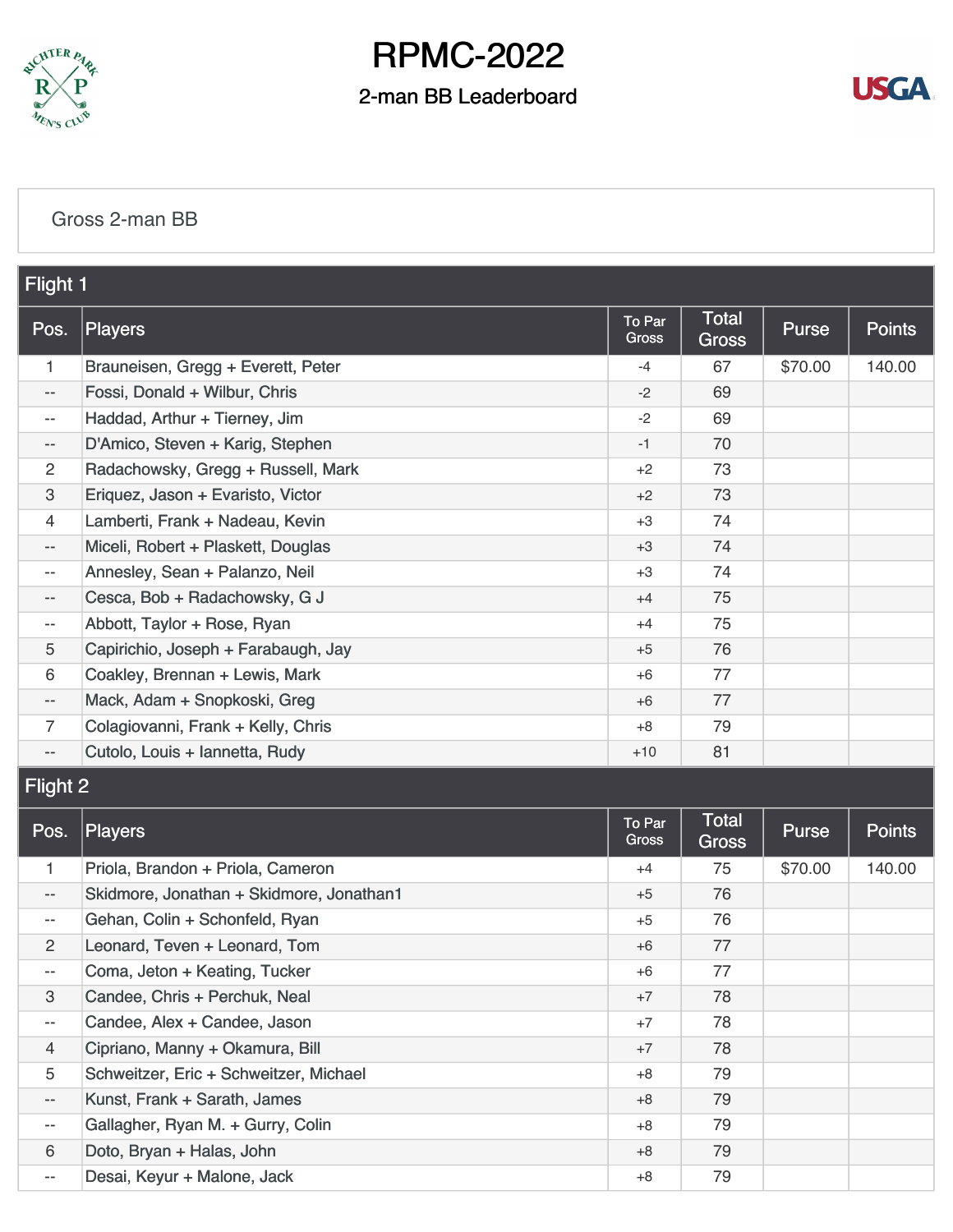



| $-\,-$                   | De Maso, Fred + Manganello, James                | $+10$           | 81                           |         |               |  |  |  |
|--------------------------|--------------------------------------------------|-----------------|------------------------------|---------|---------------|--|--|--|
| $\overline{\phantom{m}}$ | Manko, Paul + Schneider, Stephen                 | $+11$           | 82                           |         |               |  |  |  |
| $\overline{7}$           | Guerrera, Bob + Rath, Vet                        | $+15$           | 86                           |         |               |  |  |  |
|                          | Flight 3                                         |                 |                              |         |               |  |  |  |
| Pos.                     | <b>Players</b>                                   | To Par<br>Gross | <b>Total</b><br><b>Gross</b> | Purse   | <b>Points</b> |  |  |  |
| $\mathbf{1}$             | Badillo, Todd + Pirrotta, Joe                    | $+2$            | 73                           | \$70.00 | 140.00        |  |  |  |
| $\overline{c}$           | Bonacci, Mike + Lawlor, Jimmy                    | $+3$            | 74                           |         |               |  |  |  |
| $- -$                    | Coakley, Dan + Curran, Emil                      | $+4$            | 75                           |         |               |  |  |  |
| $\overline{\phantom{m}}$ | Hiro, Paul + Manacek, John                       | $+5$            | 76                           |         |               |  |  |  |
| $- -$                    | Kydes, Tracey + Seaman, Gary                     | $+5$            | 76                           |         |               |  |  |  |
| $-\, -$                  | Furtado, David + Santos, Amandio                 | $+6$            | 77                           |         |               |  |  |  |
| $\overline{\phantom{m}}$ | Goett, Adam + Zuluaga, Alex                      | $+8$            | 79                           |         |               |  |  |  |
| 3                        | DiMeglio, John + Martirano, Lou                  | $+9$            | 80                           |         |               |  |  |  |
| $\overline{\phantom{m}}$ | Newland, David + Roach, Robert                   | $+10$           | 81                           |         |               |  |  |  |
| $\overline{4}$           | Gradt, James + Richardson, George                | $+12$           | 83                           |         |               |  |  |  |
| 5                        | Campbell, Michael + Kurjiaka Jr, Andrew          | $+14$           | 85                           |         |               |  |  |  |
| $\overline{\phantom{a}}$ | Patton, Kippy + Traisci, Matthias                | $+14$           | 85                           |         |               |  |  |  |
| 6                        | Brosz, Corey + Novella, Kevin                    | $+14$           | 85                           |         |               |  |  |  |
| 7                        | Blansfield, James + Kopec, Ken                   | $+16$           | 87                           |         |               |  |  |  |
| $\overline{\phantom{m}}$ | Davis, Otto + Timan, Michael                     | $+16$           | 87                           |         |               |  |  |  |
| $-\,$                    | Carter, Donald + Friedman, James                 | $+17$           | 88                           |         |               |  |  |  |
| Flight 4                 |                                                  |                 |                              |         |               |  |  |  |
| Pos.                     | <b>Players</b>                                   | To Par<br>Gross | <b>Total</b><br><b>Gross</b> | Purse   | <b>Points</b> |  |  |  |
| $\mathbf{1}$             | Allen, Brendan + Martin, Michael                 | $+7$            | 78                           | \$35.00 | 70.00         |  |  |  |
| $\overline{\phantom{m}}$ | Mitchell, Robert J + Wrobel, Vincent             | +8              | 79                           |         |               |  |  |  |
| 2                        | Brzostek, Roger + Russo, Frank                   | $+10$           | 81                           |         |               |  |  |  |
| $\overline{\phantom{a}}$ | Chauvin, George + Showah, Michael                | $+12$           | 83                           |         |               |  |  |  |
| $\overline{\phantom{m}}$ | McNally, Brian + Scahill, Frank                  | $+14$           | 85                           |         |               |  |  |  |
| 3                        | Schweitzer III, William + Schweitzer Jr, William | $+14$           | 85                           |         |               |  |  |  |
| $-\!$                    | Lajoie, David + Siecienski, Peter                | $+15$           | 86                           |         |               |  |  |  |
| $-\, -$                  | Hawa, Azmi + Miguel, Ryan                        | $+16$           | 87                           |         |               |  |  |  |
| $\overline{\phantom{a}}$ | Pereira, John + Ribeiro, Joe                     | $+17$           | 88                           |         |               |  |  |  |
| 4                        | Priola, John + Vazquez, Ozzie                    | $+18$           | 89                           |         |               |  |  |  |
| 5                        | Surge, Tom + Sweet, James                        | $+19$           | 90                           |         |               |  |  |  |
| $-\hbox{--}$             | DiGilio, Vinny + Knapp, Jack                     | $+19$           | 90                           |         |               |  |  |  |
| $\overline{\phantom{a}}$ | DelGardo, Paul + Miceli, Rocco                   | $+20$           | 91                           |         |               |  |  |  |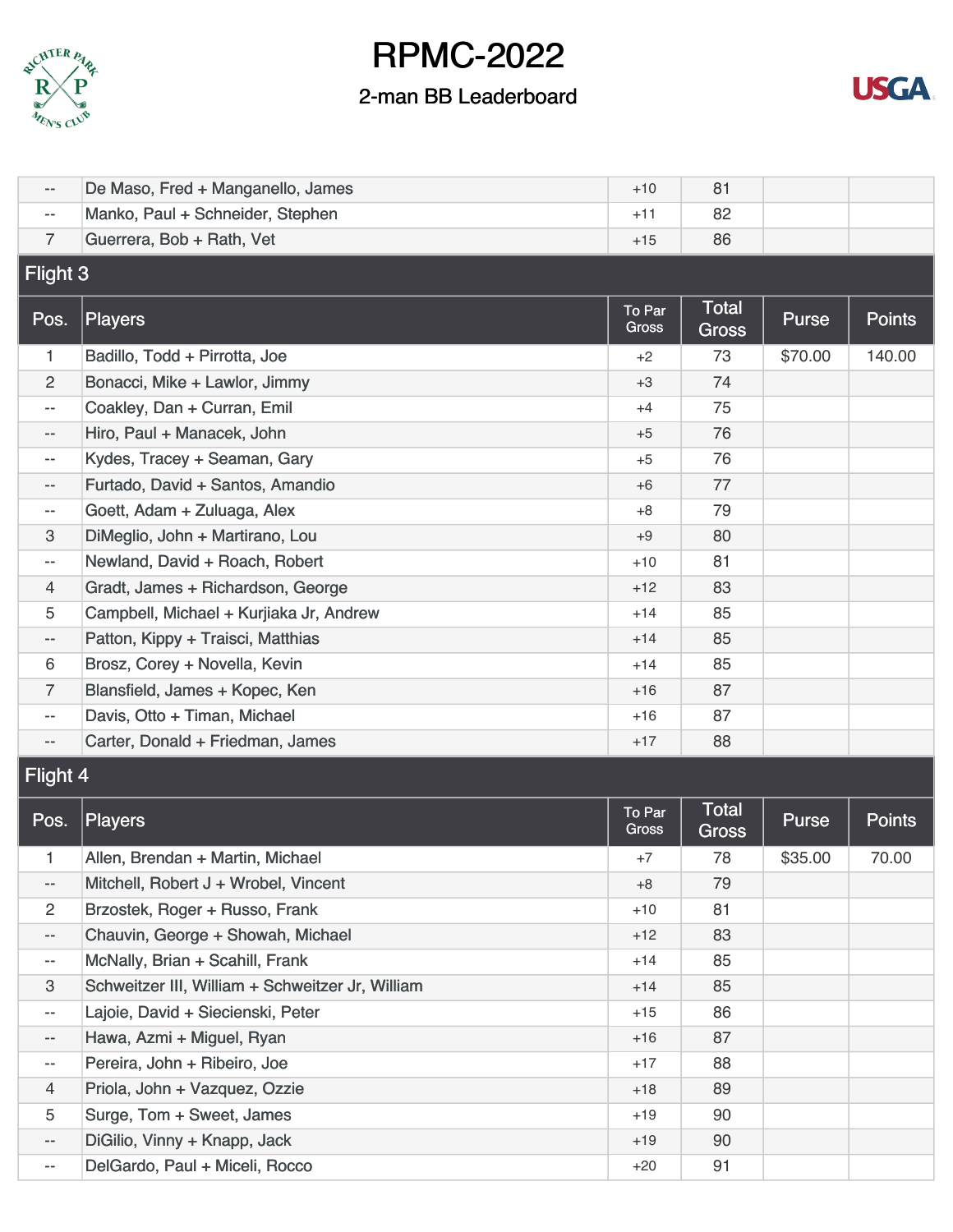



| <b>Total Points Allocated: 490.00</b> |                                 |       |    |  |  |  |
|---------------------------------------|---------------------------------|-------|----|--|--|--|
|                                       | Total Purse Allocated: \$245.00 |       |    |  |  |  |
|                                       | Ofiero, Jason + Schurr, Steven  | $+27$ | 98 |  |  |  |
| $\sim$ $\sim$                         | Chelednik, Tom + Rey, David     | $+25$ | 96 |  |  |  |
| 6                                     | Burke, Patrick + Walz, Peter    | $+24$ | 95 |  |  |  |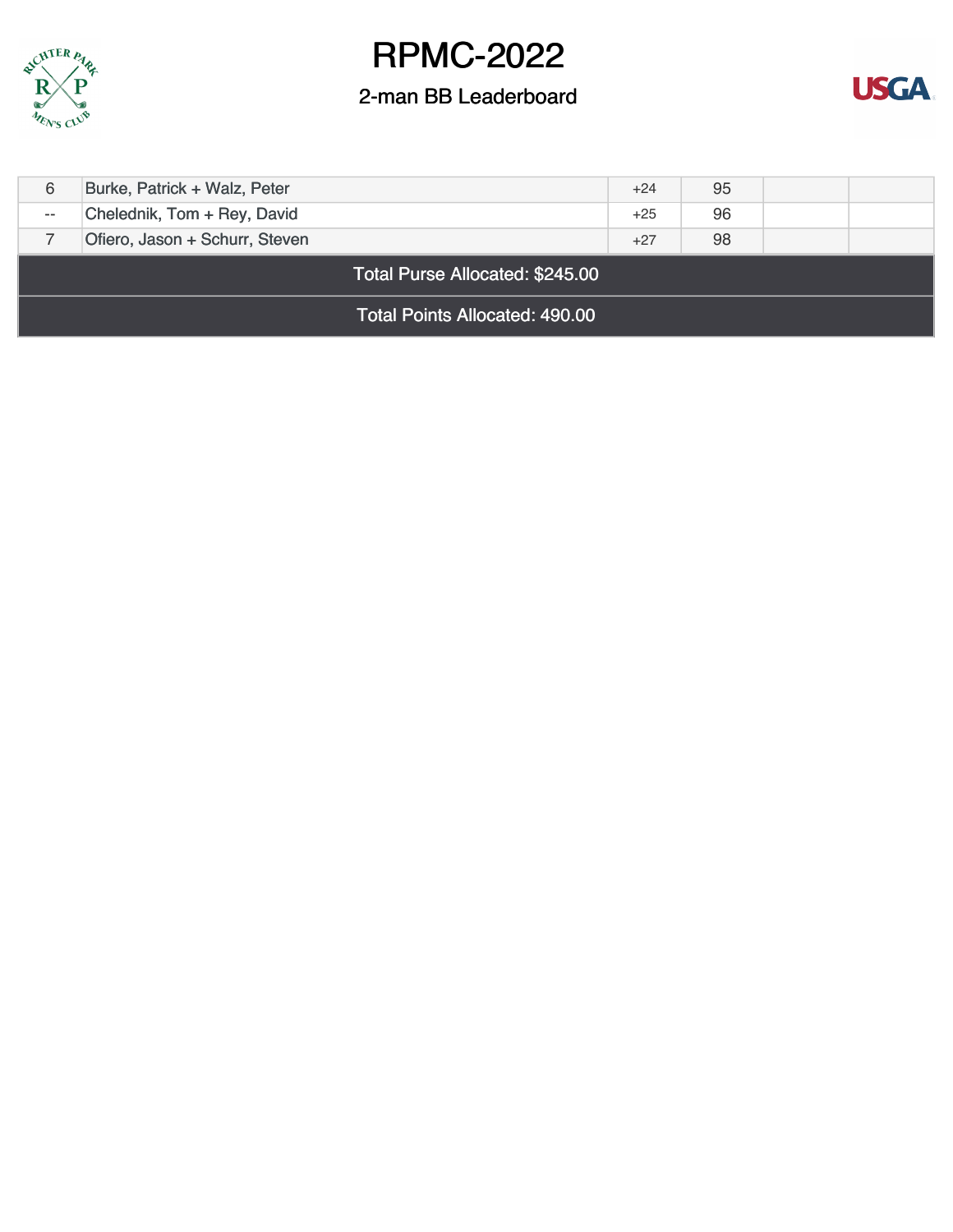

### 2-man BB Leaderboard



#### [Net 2-man BB](https://static.golfgenius.com/v2tournaments/8419321085077529509?called_from=&round_index=2)

| Flight 1                  |                                          |                      |                            |         |               |
|---------------------------|------------------------------------------|----------------------|----------------------------|---------|---------------|
| Pos.                      | Players                                  | To Par<br><b>Net</b> | <b>Total</b><br><b>Net</b> | Purse   | <b>Points</b> |
| 1                         | Fossi, Donald + Wilbur, Chris            | $-7$                 | 64                         | \$60.00 | 120.00        |
| $-\hbox{--}$              | Brauneisen, Gregg + Everett, Peter       | -7                   | 64                         |         |               |
| $\overline{c}$            | Abbott, Taylor + Rose, Ryan              | -6                   | 65                         | \$50.00 | 75.00         |
| $\ensuremath{\mathsf{3}}$ | Haddad, Arthur + Tierney, Jim            | $-6$                 | 65                         | \$40.00 | 40.00         |
| 4                         | D'Amico, Steven + Karig, Stephen         | -4                   | 67                         | \$30.00 | 30.00         |
| $\overline{\phantom{a}}$  | Radachowsky, Gregg + Russell, Mark       | -4                   | 67                         |         |               |
| 5                         | Cesca, Bob + Radachowsky, G J            | $-4$                 | 67                         |         |               |
| --                        | Eriquez, Jason + Evaristo, Victor        | $-4$                 | 67                         |         |               |
| 6                         | Miceli, Robert + Plaskett, Douglas       | $-2$                 | 69                         |         |               |
| $\overline{7}$            | Annesley, Sean + Palanzo, Neil           | $-2$                 | 69                         |         |               |
| 8                         | Mack, Adam + Snopkoski, Greg             | $-1$                 | 70                         |         |               |
| $\overline{\phantom{m}}$  | Coakley, Brennan + Lewis, Mark           | Ε                    | 71                         |         |               |
| --                        | Capirichio, Joseph + Farabaugh, Jay      | Ε                    | 71                         |         |               |
| $-\,-$                    | Lamberti, Frank + Nadeau, Kevin          | $+1$                 | 72                         |         |               |
| 9                         | Cutolo, Louis + Iannetta, Rudy           | $+2$                 | 73                         |         |               |
| $\overline{\phantom{a}}$  | Colagiovanni, Frank + Kelly, Chris       | $+4$                 | 75                         |         |               |
| <b>Flight 2</b>           |                                          |                      |                            |         |               |
| Pos.                      | <b>Players</b>                           | To Par<br><b>Net</b> | Total<br><b>Net</b>        | Purse   | <b>Points</b> |
| $\overline{\phantom{m}}$  | Priola, Brandon + Priola, Cameron        | -6                   | 65                         |         |               |
| $\mathbf{1}$              | Gehan, Colin + Schonfeld, Ryan           | -6                   | 65                         | \$60.00 | 120.00        |
| $\overline{2}$            | Skidmore, Jonathan + Skidmore, Jonathan1 | -5                   | 66                         | \$50.00 | 75.00         |
| $\ensuremath{\mathsf{3}}$ | Candee, Alex + Candee, Jason             | -3                   | 68                         | \$40.00 | 40.00         |
| 4                         | Coma, Jeton + Keating, Tucker            | -3                   | 68                         | \$30.00 | 30.00         |
| 5                         | Kunst, Frank + Sarath, James             | -3                   | 68                         |         |               |
| 6                         | Gallagher, Ryan M. + Gurry, Colin        | -3                   | 68                         |         |               |
| $\overline{7}$            | Desai, Keyur + Malone, Jack              | -3                   | 68                         |         |               |
| $\overline{\phantom{m}}$  | Leonard, Teven + Leonard, Tom            | $-2$                 | 69                         |         |               |
| 8                         | De Maso, Fred + Manganello, James        | $-2$                 | 69                         |         |               |
| --                        | Candee, Chris + Perchuk, Neal            | $-2$                 | 69                         |         |               |
| --                        | Cipriano, Manny + Okamura, Bill          | $-2$                 | 69                         |         |               |
| --                        | Schweitzer, Eric + Schweitzer, Michael   | Е                    | 71                         |         |               |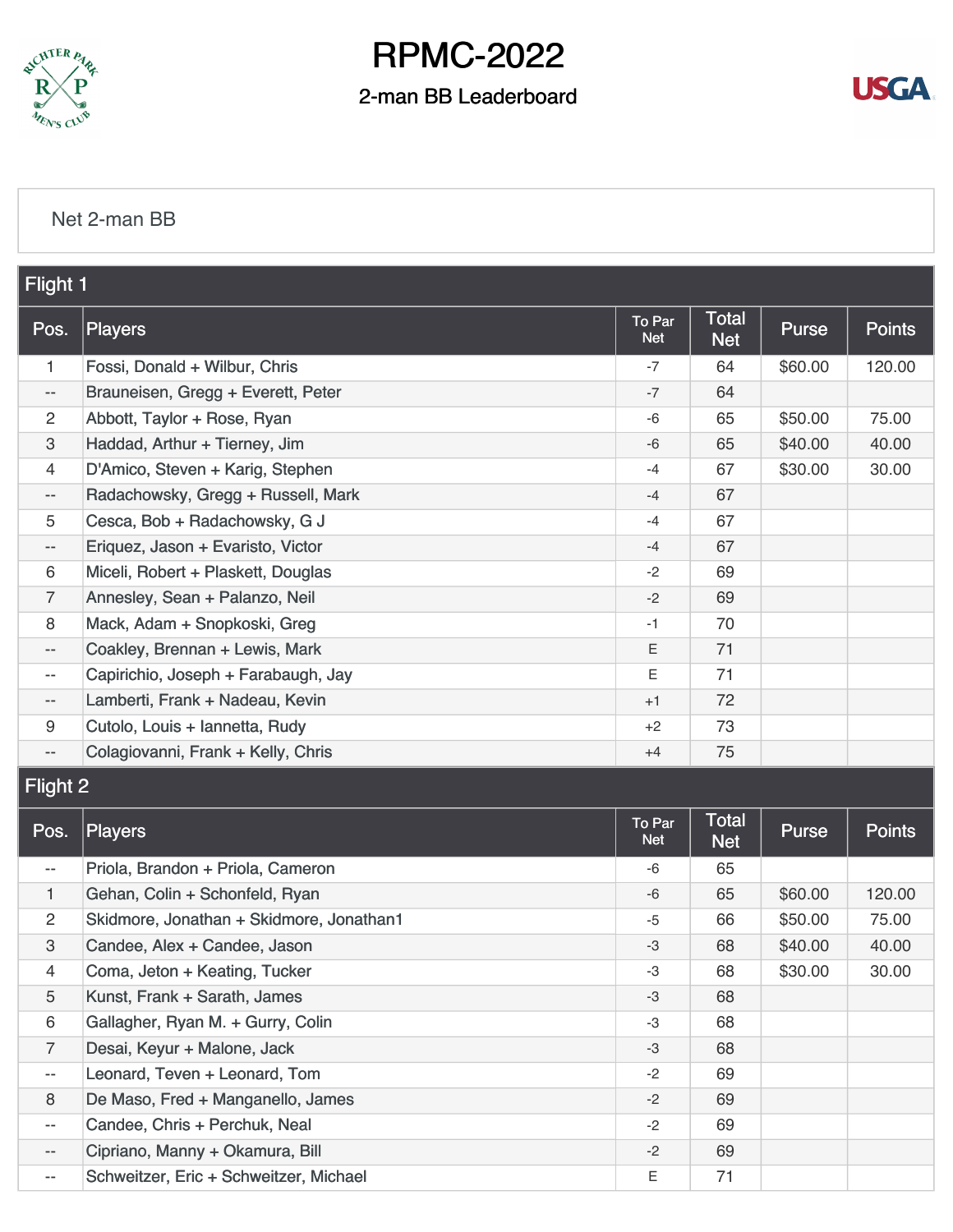



| $\overline{\phantom{a}}$ | Doto, Bryan + Halas, John               | Ε                    | 71                         |         |               |  |  |  |
|--------------------------|-----------------------------------------|----------------------|----------------------------|---------|---------------|--|--|--|
| 9                        | Manko, Paul + Schneider, Stephen        | $+2$                 | 73                         |         |               |  |  |  |
| $\overline{\phantom{a}}$ | Guerrera, Bob + Rath, Vet               | 76                   |                            |         |               |  |  |  |
| Flight 3                 |                                         |                      |                            |         |               |  |  |  |
| Pos.                     | Players                                 | To Par<br><b>Net</b> | <b>Total</b><br><b>Net</b> | Purse   | <b>Points</b> |  |  |  |
| $\overline{\phantom{a}}$ | Badillo, Todd + Pirrotta, Joe           | $-10$                | 61                         |         |               |  |  |  |
| 1                        | Hiro, Paul + Manacek, John              | $-7$                 | 64                         | \$60.00 | 120.00        |  |  |  |
| 2                        | Furtado, David + Santos, Amandio        | $-7$                 | 64                         | \$50.00 | 75.00         |  |  |  |
| 3                        | Goett, Adam + Zuluaga, Alex             | $-7$                 | 64                         | \$40.00 | 40.00         |  |  |  |
| 4                        | Coakley, Dan + Curran, Emil             | $-7$                 | 64                         | \$15.00 | 15.00         |  |  |  |
| $-\,-$                   | Bonacci, Mike + Lawlor, Jimmy           | -6                   | 65                         |         |               |  |  |  |
| 5                        | Kydes, Tracey + Seaman, Gary            | $-5$                 | 66                         |         |               |  |  |  |
| 6                        | Newland, David + Roach, Robert          | $-3$                 | 68                         |         |               |  |  |  |
| $\overline{\phantom{a}}$ | Gradt, James + Richardson, George       | -3                   | 68                         |         |               |  |  |  |
| $\overline{\phantom{a}}$ | DiMeglio, John + Martirano, Lou         | $-2$                 | 69                         |         |               |  |  |  |
| 7                        | Patton, Kippy + Traisci, Matthias       | $-1$                 | 70                         |         |               |  |  |  |
| $\overline{\phantom{a}}$ | Campbell, Michael + Kurjiaka Jr, Andrew | $+1$                 | 72                         |         |               |  |  |  |
| 8                        | Carter, Donald + Friedman, James        | $+1$                 | 72                         |         |               |  |  |  |
| $\overline{\phantom{m}}$ | Brosz, Corey + Novella, Kevin           | $+1$                 | 72                         |         |               |  |  |  |
| 9                        | Davis, Otto + Timan, Michael            | $+2$                 | 73                         |         |               |  |  |  |
| $\overline{\phantom{a}}$ | Blansfield, James + Kopec, Ken          | $+3$                 | 74                         |         |               |  |  |  |
|                          | Flight 4                                |                      |                            |         |               |  |  |  |
| Pos.                     | Players                                 | To Par<br><b>Net</b> | <b>Total</b><br><b>Net</b> | Purse   | <b>Points</b> |  |  |  |
| $\overline{\phantom{m}}$ | Allen, Brendan + Martin, Michael        | -8                   | 63                         |         |               |  |  |  |
| 1                        | Hawa, Azmi + Miguel, Ryan               | $-7$                 | 64                         | \$60.00 | 120.00        |  |  |  |
| $\overline{2}$           | Mitchell, Robert J + Wrobel, Vincent    | -6                   | 65                         | \$50.00 | 75.00         |  |  |  |
| 3                        | Chauvin, George + Showah, Michael       | $-5$                 | 66                         | \$40.00 | 40.00         |  |  |  |
| 4                        | McNally, Brian + Scahill, Frank         | $-2$                 | 69                         | \$30.00 | 30.00         |  |  |  |
| $\overline{\phantom{a}}$ | Brzostek, Roger + Russo, Frank          | $-2$                 | 69                         |         |               |  |  |  |
| 5                        | Lajoie, David + Siecienski, Peter       | $-2$                 | 69                         |         |               |  |  |  |
| 6                        | Pereira, John + Ribeiro, Joe            | $+1$                 | 72                         |         |               |  |  |  |
| $\overline{7}$           | DelGardo, Paul + Miceli, Rocco          | $+1$                 | 72                         |         |               |  |  |  |
| 8                        | DiGilio, Vinny + Knapp, Jack            | $+1$                 | 72                         |         |               |  |  |  |
| $\overline{\phantom{m}}$ | Burke, Patrick + Walz, Peter            | +1                   | 72                         |         |               |  |  |  |
| 9                        | Chelednik, Tom + Rey, David             | $+2$                 | 73                         |         |               |  |  |  |
| $\overline{\phantom{m}}$ | Priola, John + Vazquez, Ozzie           | $+2$                 | 73                         |         |               |  |  |  |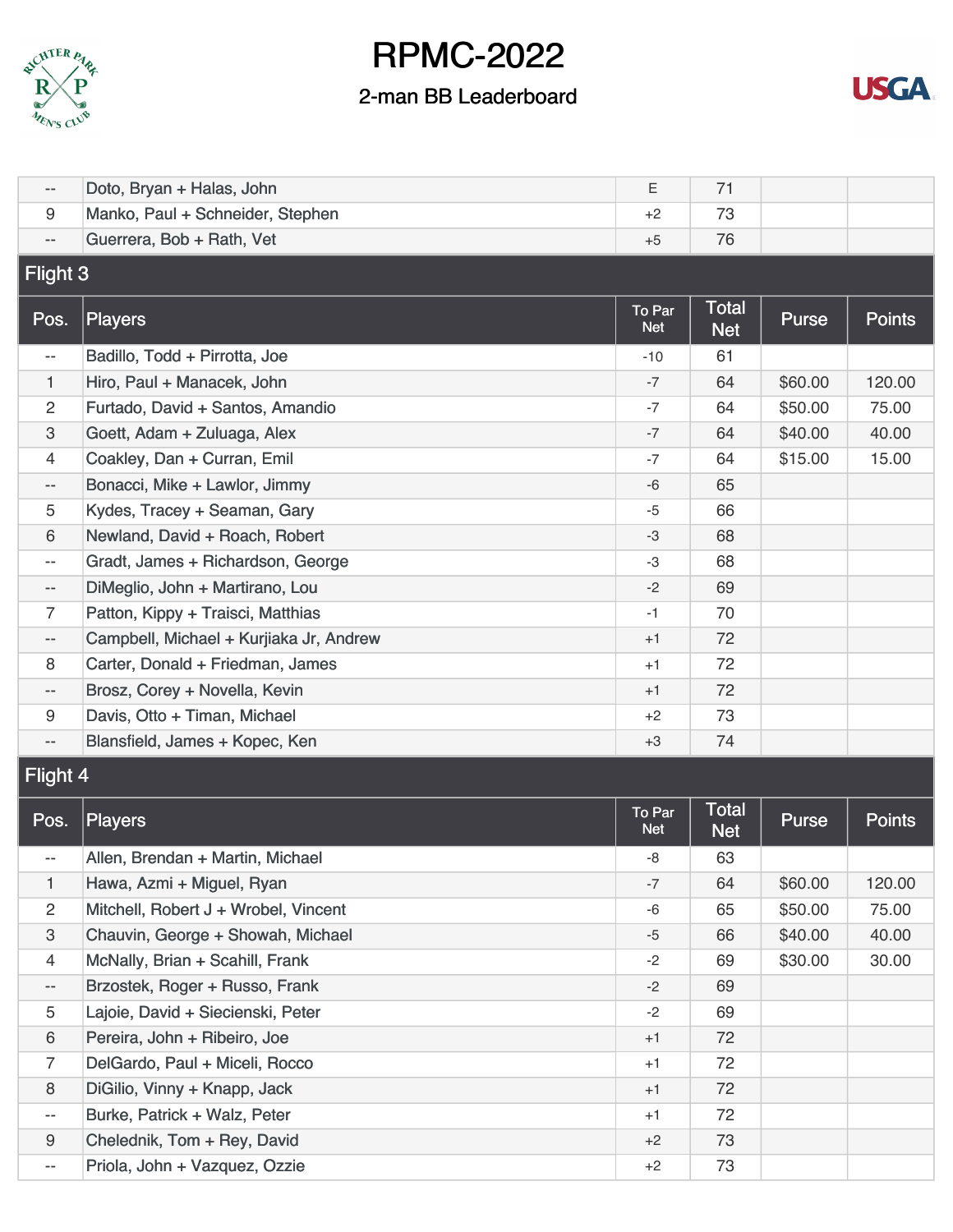



| $- -$ | Surge, Tom + Sweet, James                        |      |    |  |  |  |
|-------|--------------------------------------------------|------|----|--|--|--|
| $- -$ | Schweitzer III, William + Schweitzer Jr, William |      |    |  |  |  |
|       | Ofiero, Jason + Schurr, Steven                   | $+6$ | 77 |  |  |  |
|       | <b>Total Purse Allocated: \$705.00</b>           |      |    |  |  |  |
|       | <b>Total Points Allocated: 1045.00</b>           |      |    |  |  |  |